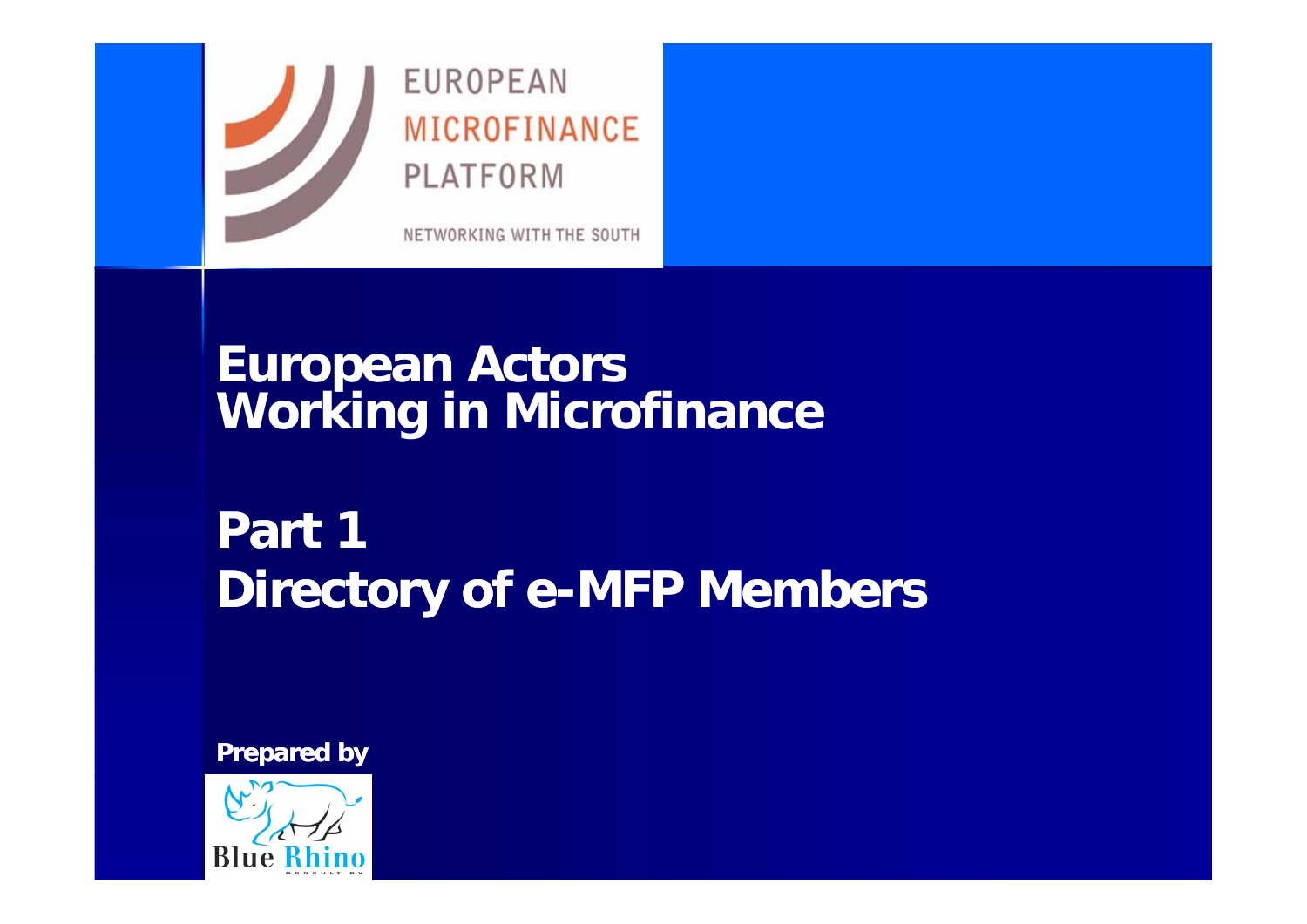## **Purpose & Process**

**Update of the 2005 Directory** T ■ 74 institutions responded to the questionnaire ■ Additional directories produced for –Capacity building in microfinance – Research in microfinance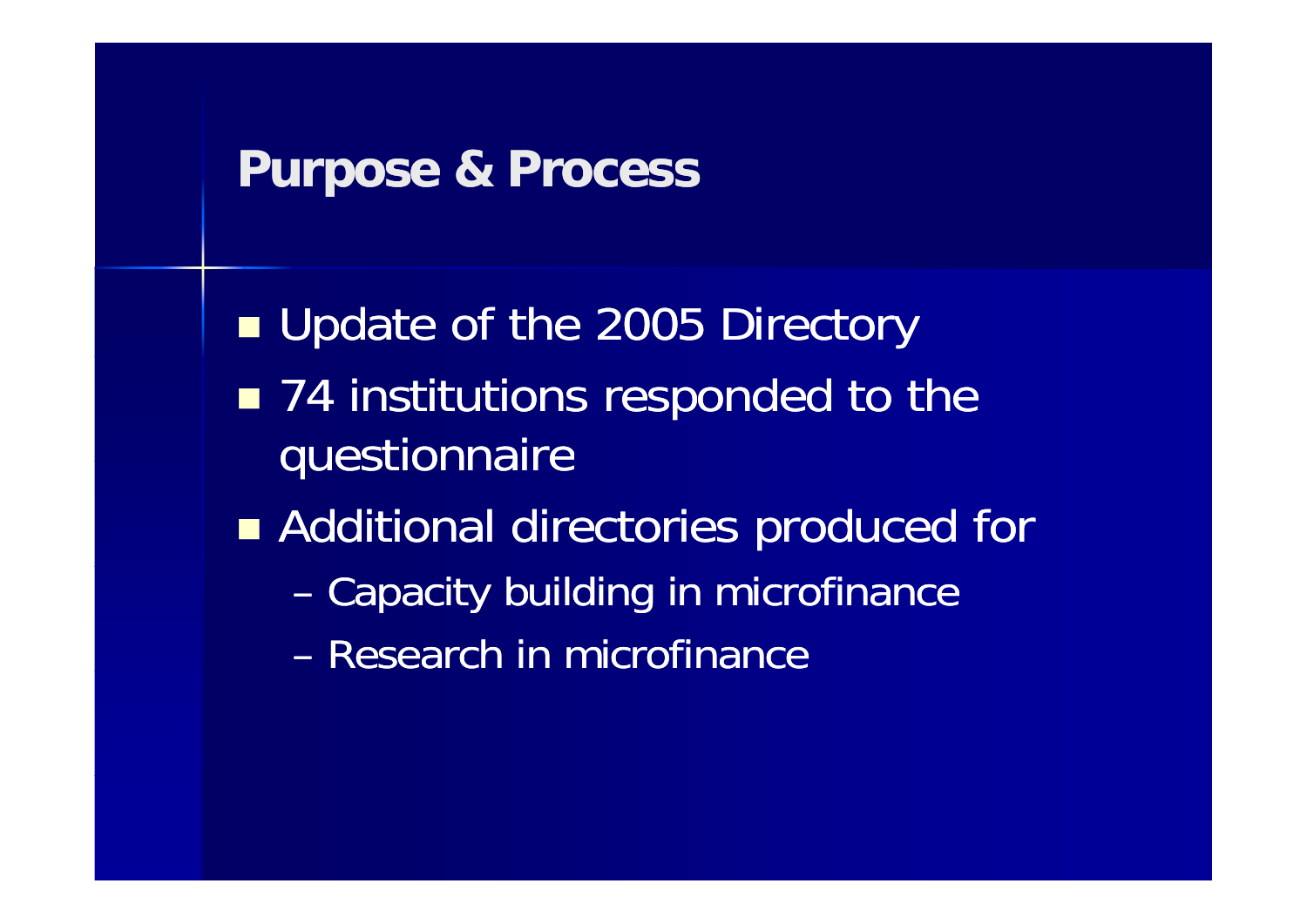# **Institutional Format**

28% NGOs 14% financials institutions 12% networks 11% universities & research 4% public entities 31% others (service providers)

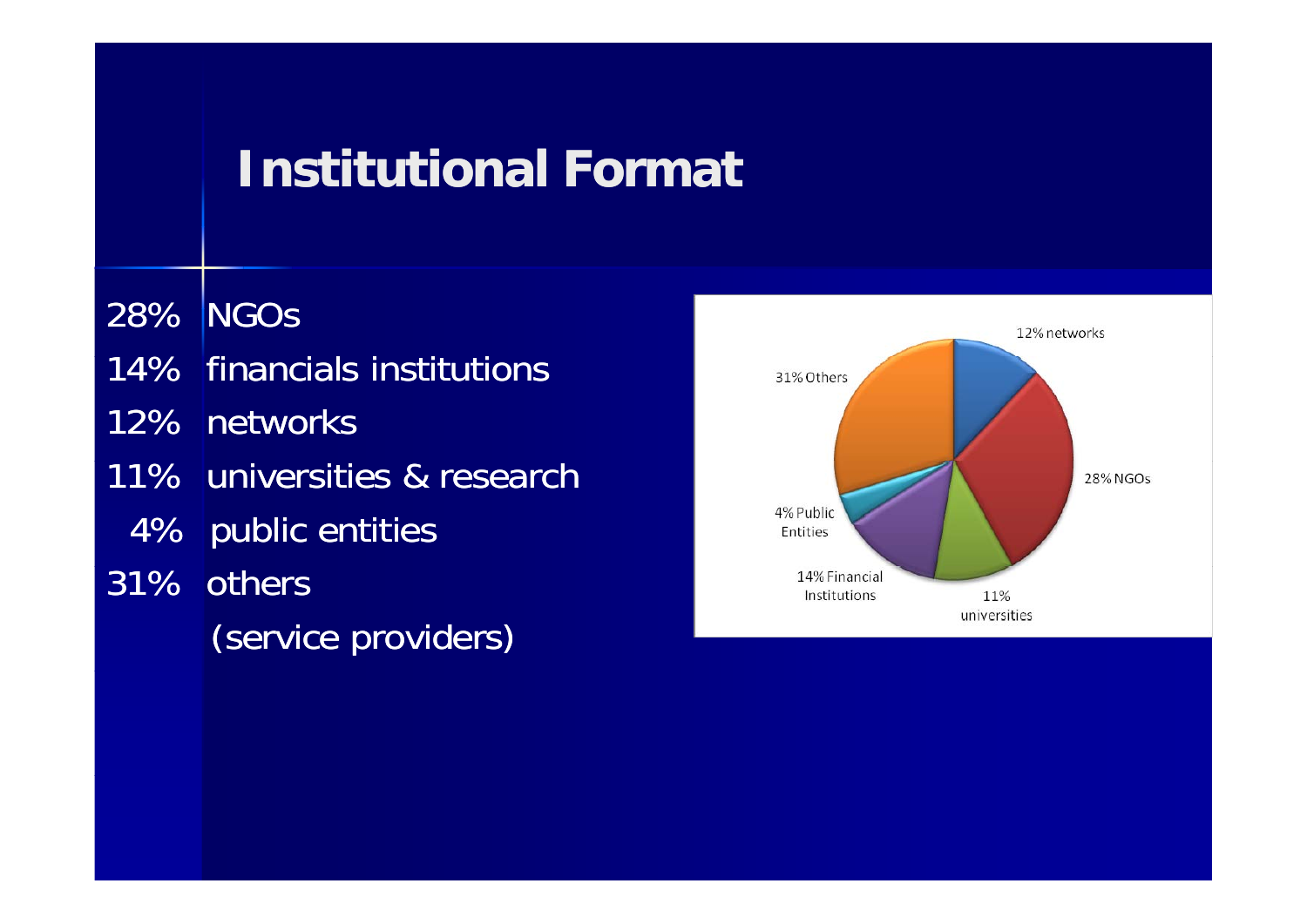#### **Human Resources**

**Staffing** 48% <20 staff18% 21-50 staff 6% 51-100 staff 7% 100-200 staff 21% >200 staff MF as percentage of all activities 28% <20%8% 20-50% 14% 50 50-70% 16% 70-100% 34% 100%

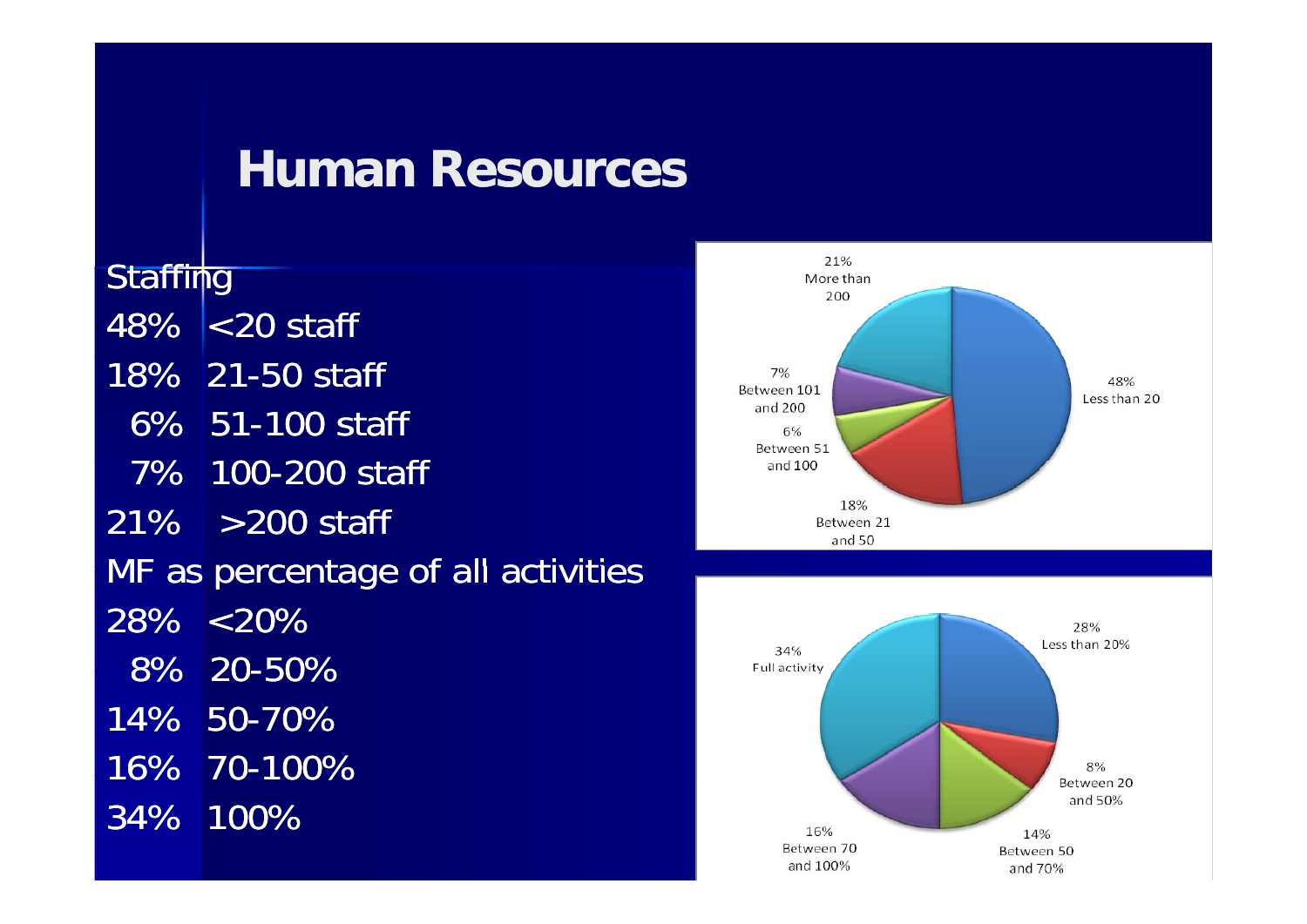#### **Regions of Intervention**

Of all respondents: 67% Active in Africa 61% Active in Asia **Europe;** 34 55% Active in the Americas46% Active in Europe and the contract of the Asia;45 7% Active in Oceania 40% Have programs open to all regions

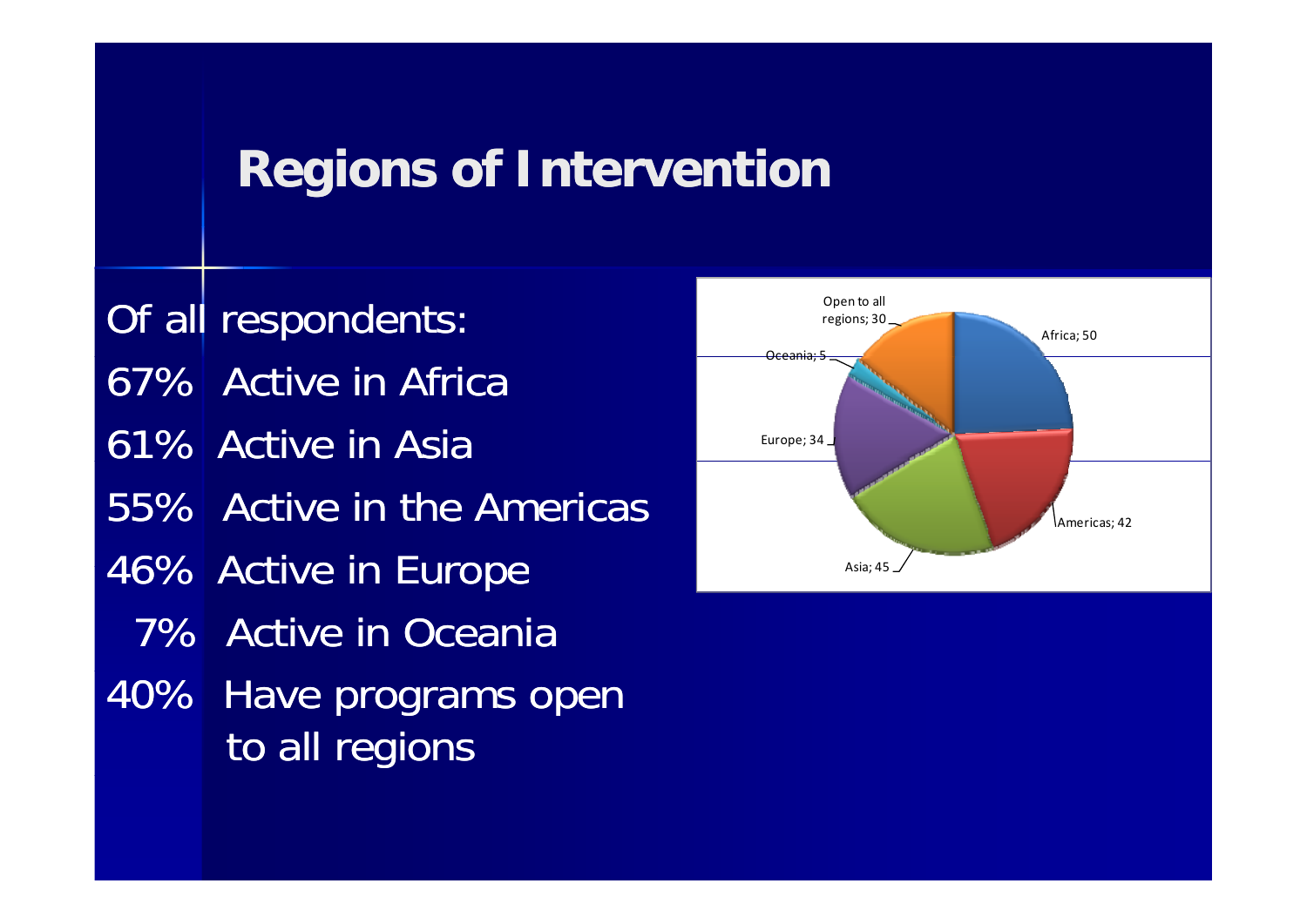## **Observations on Regional Focus**

**Fair representation of all continents** But some imbalance in continents: –- Over-representation of selected small countries–- And under-representation of largest countries: Russia, Nigeria, Brazil, China **Examptured in organizations-per-million** inhabitants ratio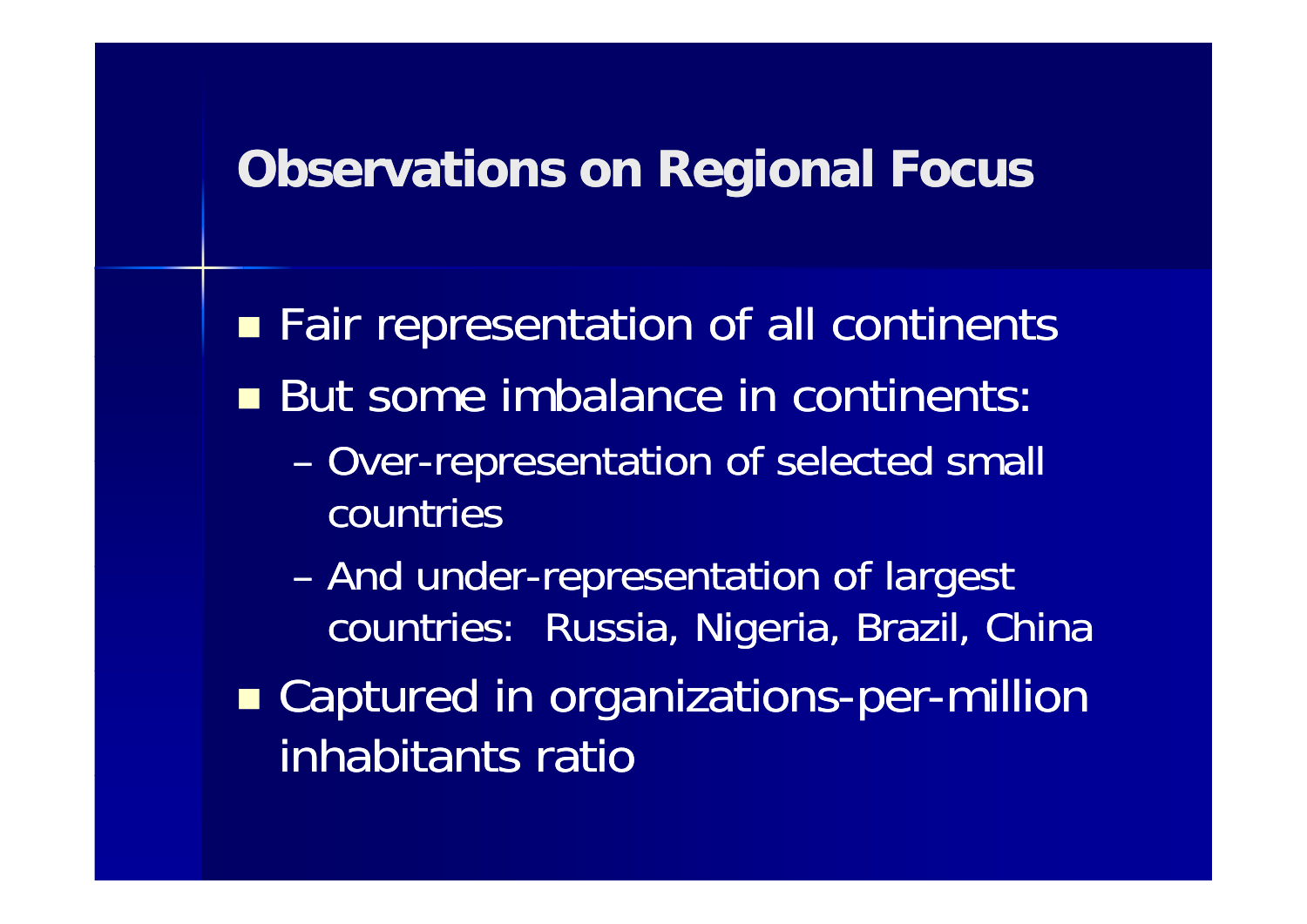## **Trends on Intervention**

■ Most actors support a wide range of activities, indicating overall – Broad orientation and – Limited institutional specialization **Network and NGOs show broadest** interest and coverage of issues  $\blacksquare$  Financial institutions tend to be most specialized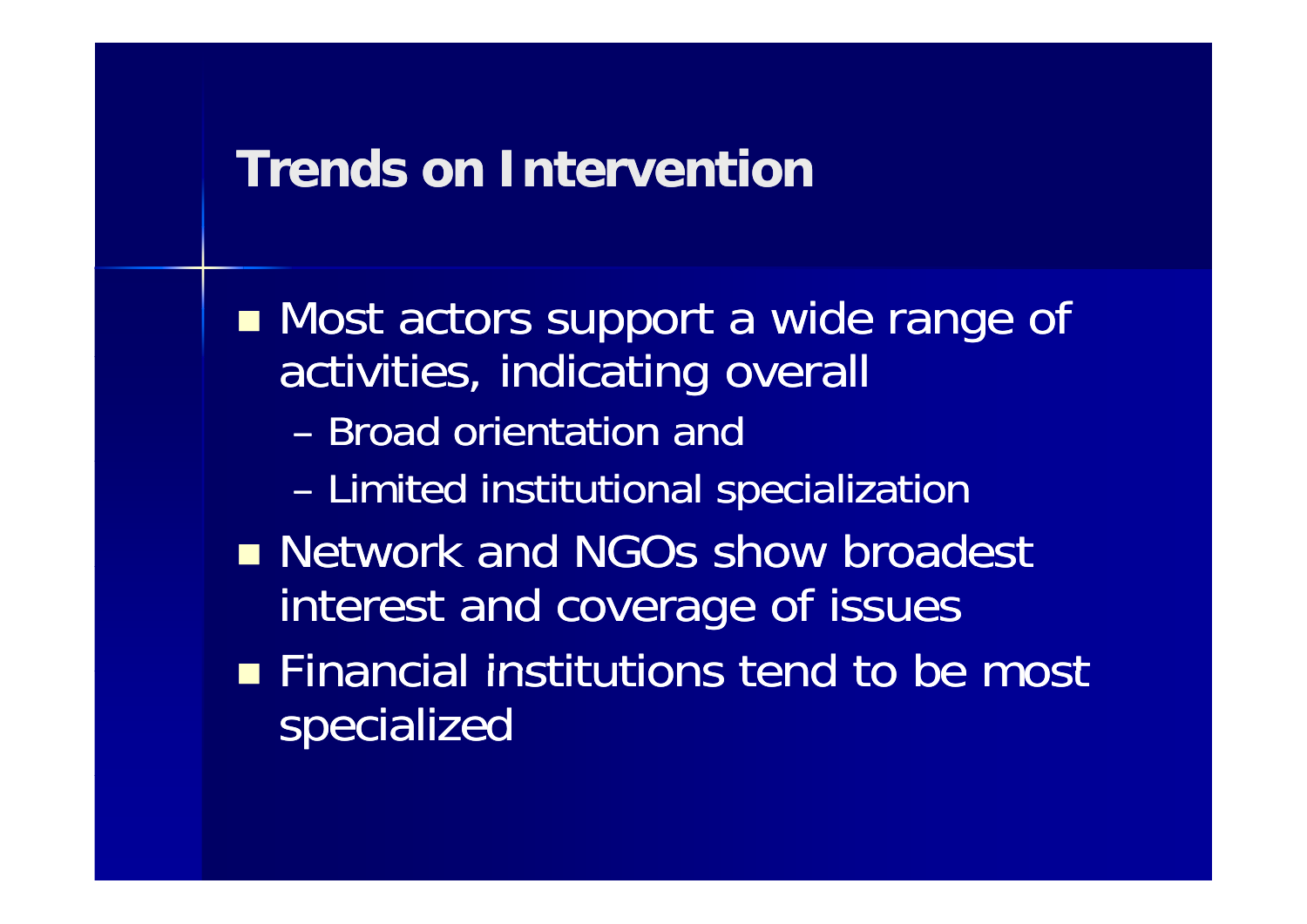# Investors:

- Growth financed by various sources:
	- –Commercial, socially responsible, savers & members, high net-worth persons
- Double debate:
	- –On crowding out commercial investors
	- –- On jeopardizing origins and principles of microfinance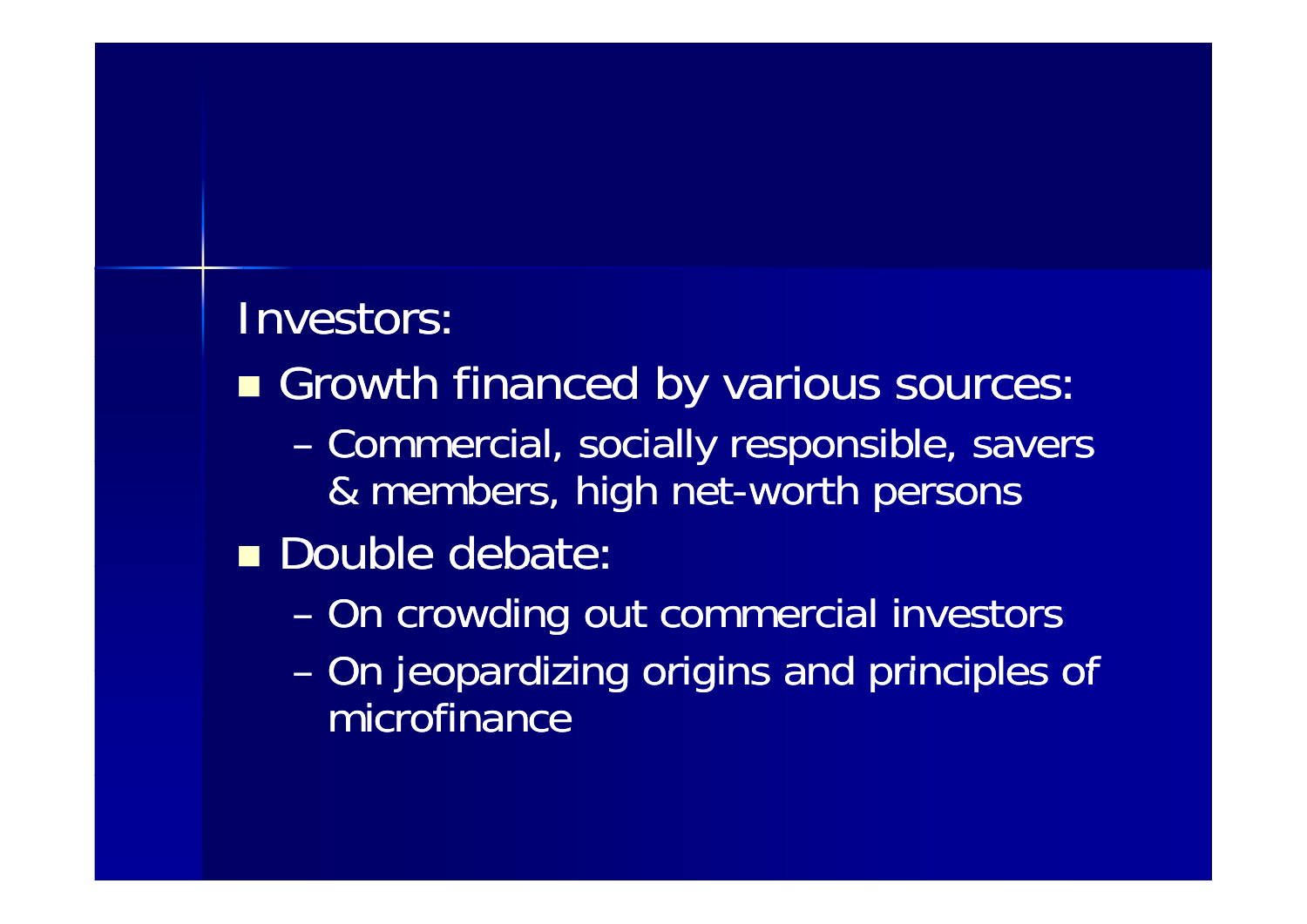Practitioners:

- Continued growth of commercial MFIs
- $\Box$ But also growth of member-based systems
- And rapid expansion of Southern MFIs overseas
- T **Indicating multi-polarity: simultaneous** growth of various mainstreams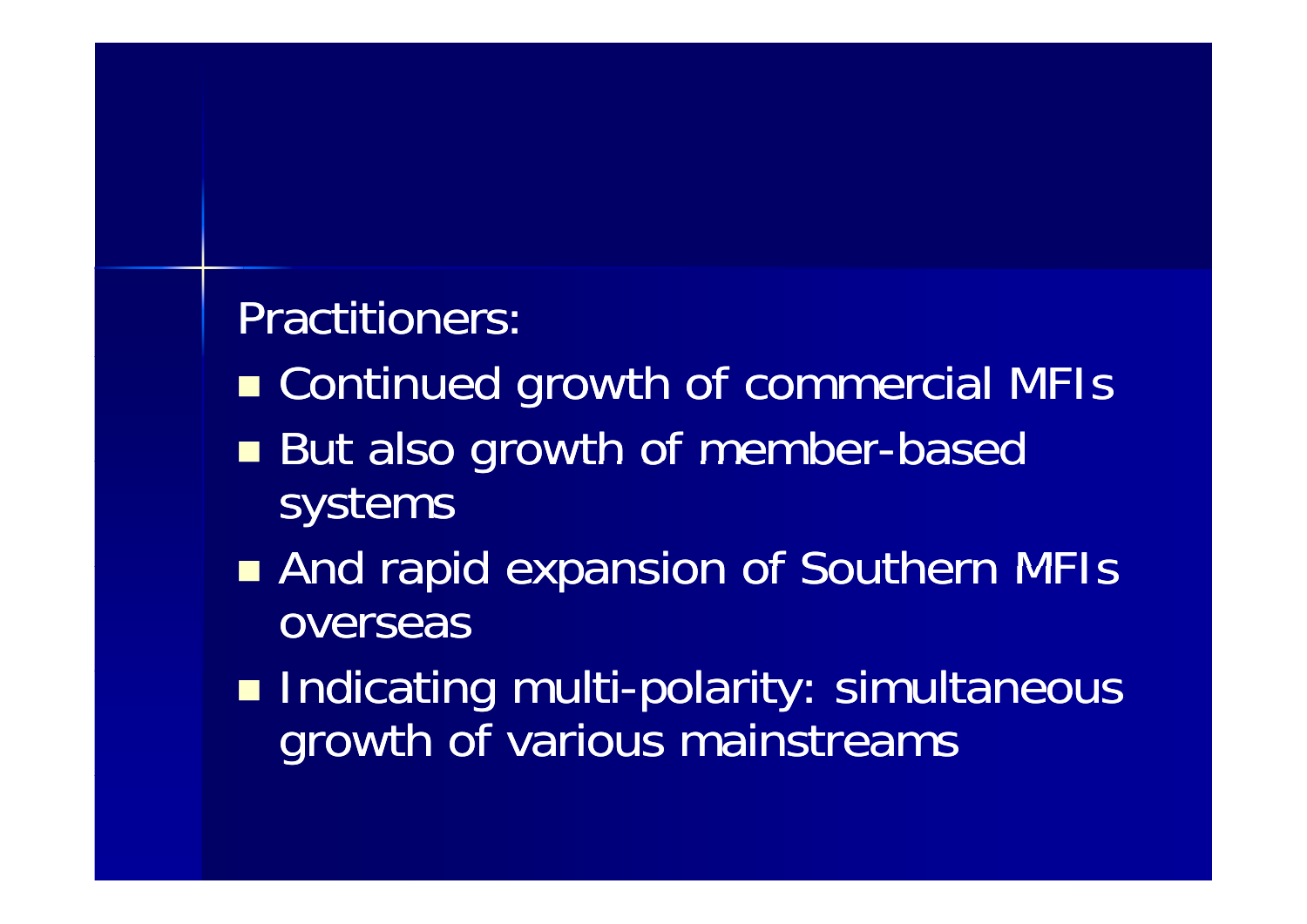# Clients:

- T **Horizontal expansion: more clients** around the poverty line
- **U** Upwards vertical expansion: more notso-poor clients
- **Downwards vertical expansion: more** hardcore poor clients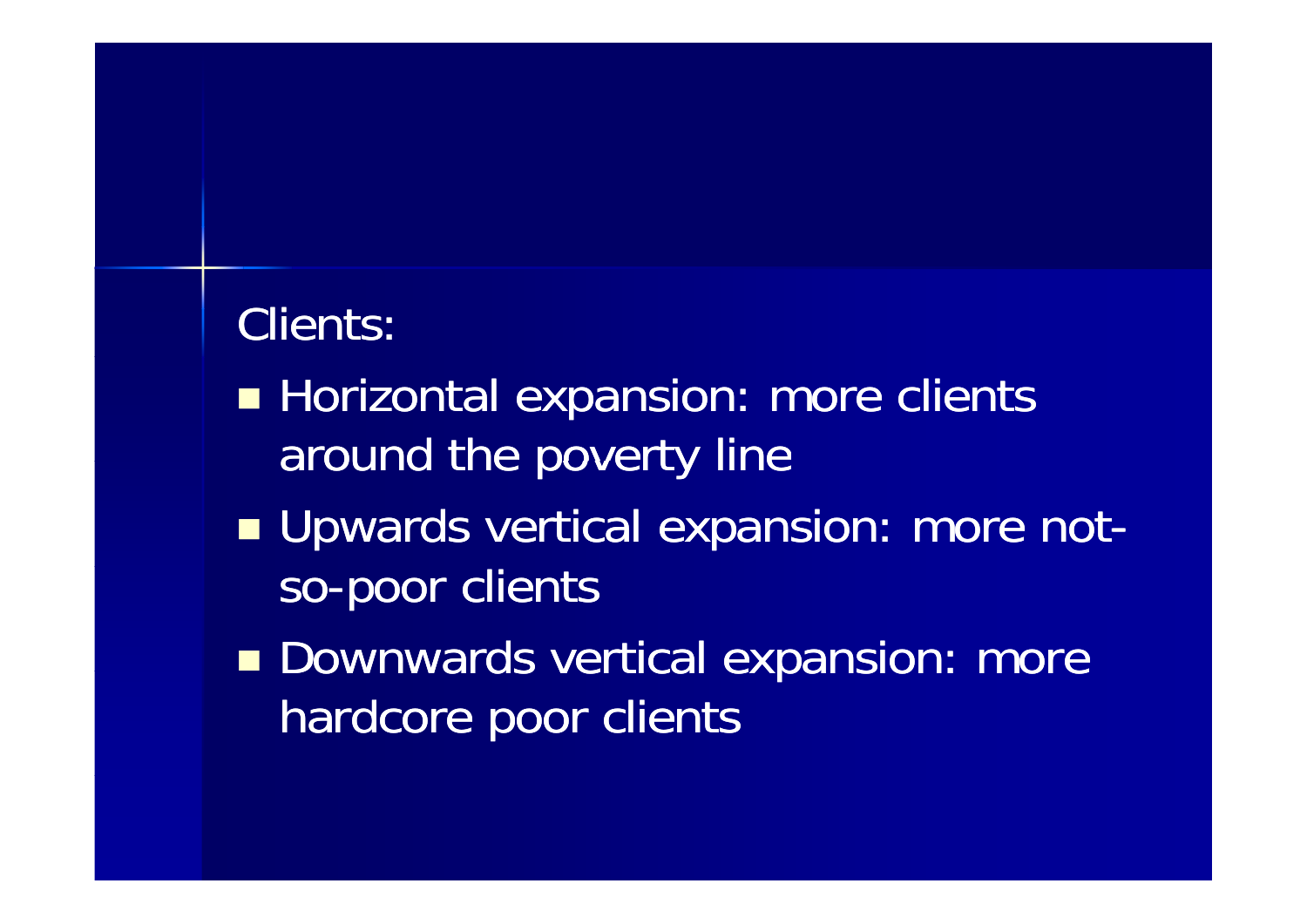## **Investment Products**

Off all e-MFP members: 45% provide loans 46% provide guarantees 42% provide equity 6% provide other products

- **Mostly provided for** strengthening the capital base of investee MFIs
- **Sometimes for**  strengthening the capital base of investment vehicles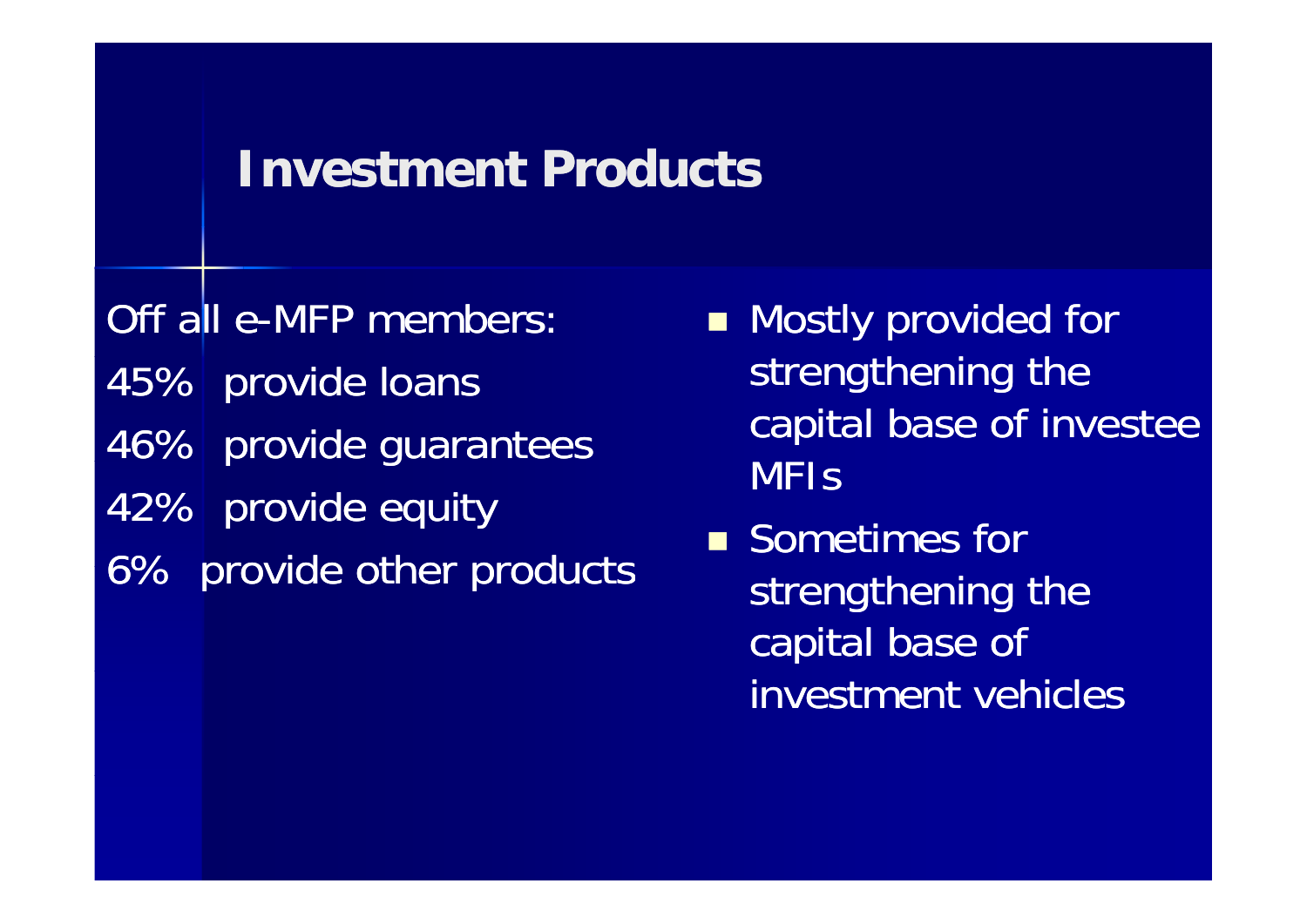## **Grants and Subsidies**

62% off all membersprovide grants: All public sector entities a 85% ca 76% of the NGOs 67% of the networks

Off all grant-makers: 95% support TA capacity building<br>and training 49% operations 41% equipment 37% capital grants 12% other purposes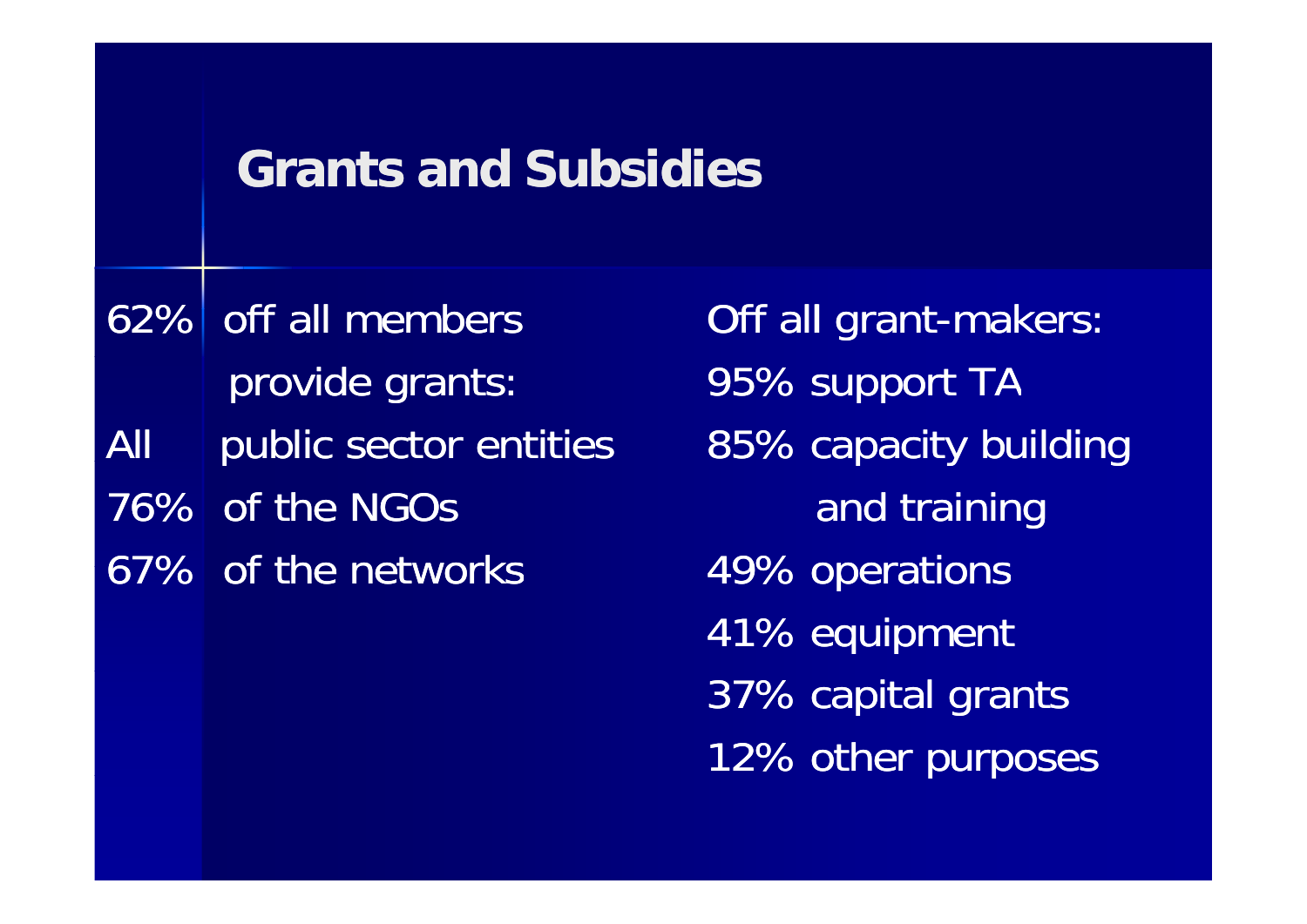## **Non-Financial Support**

Essentially: support in kind Of all support providers: 76% of all e-MFP members provide this support and dissemination All public sector entities All networks81% of NGOs 50% of financial institutions

68% support information 66% network activities 54% BDS42% client education 34% other activities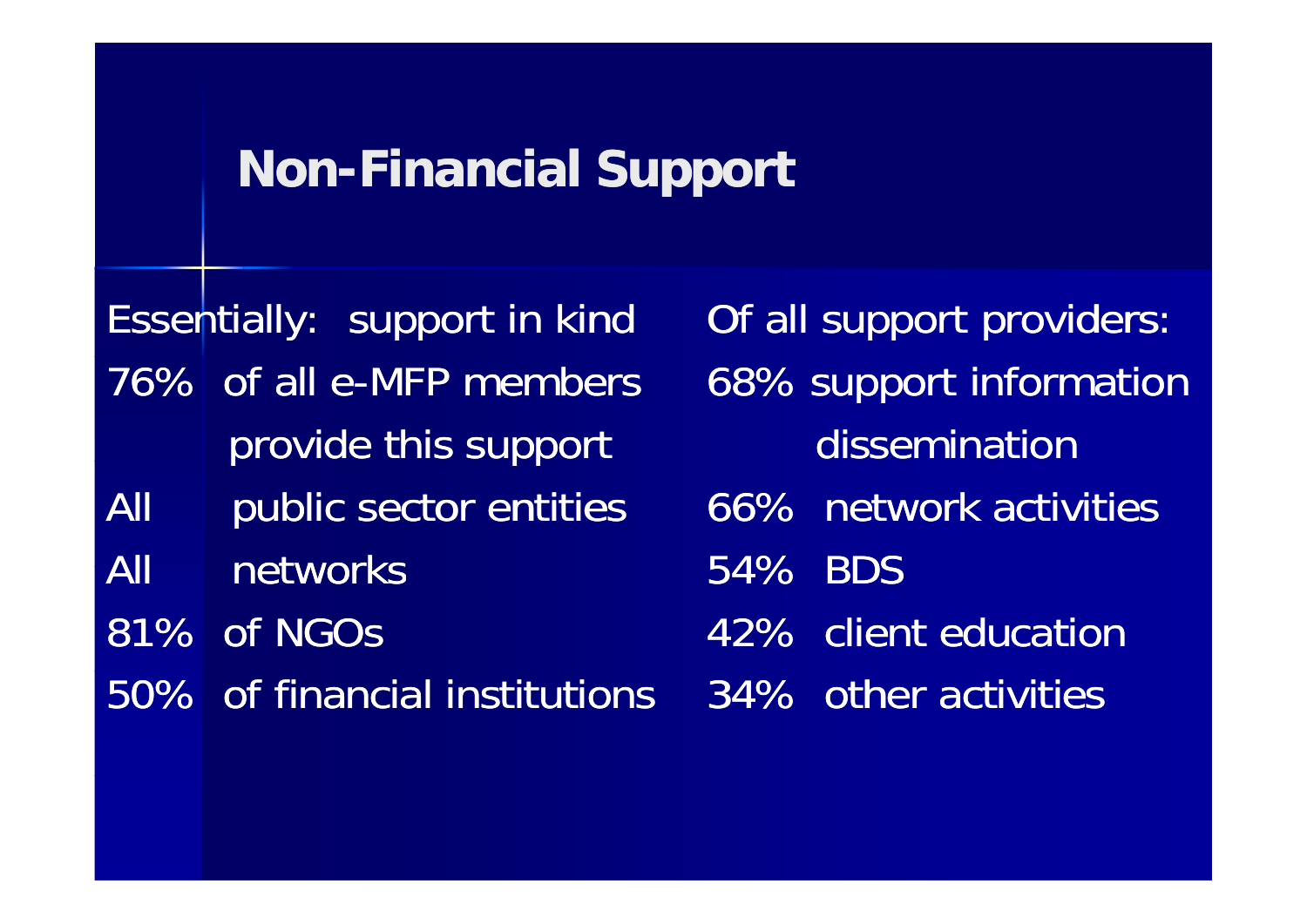#### **Trends on Products and Services**

**Overall: very broad product range** – Constituting a most comprehensive collective supply side offer **Possible downside: inequitable access** –- Some MFIs are very well serviced – Many MFIs are reasonably serviced – Most MFIs are not serviced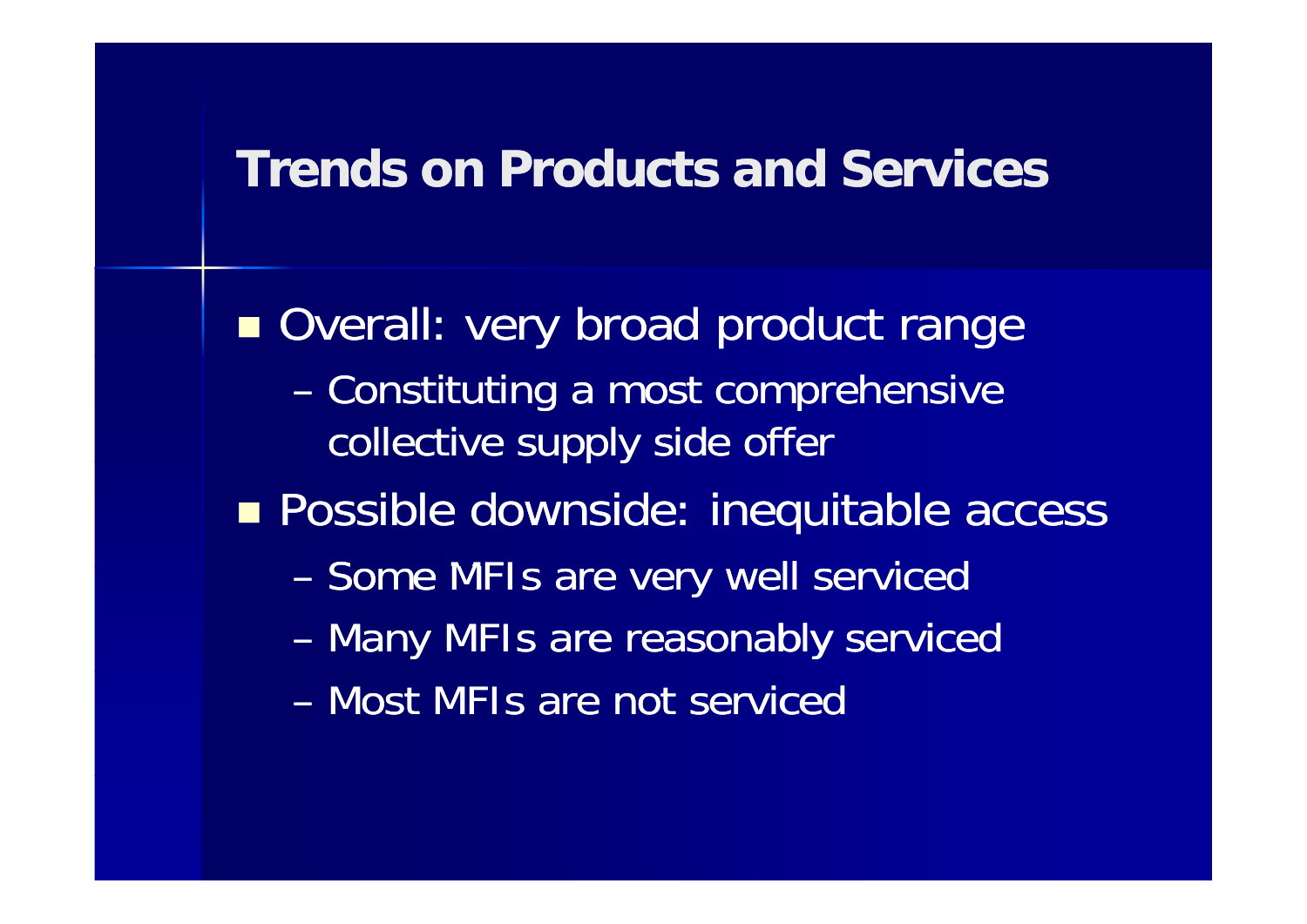#### **Future Topics**

**Three broadly shared priorities:** – Continued growth of microfinance –- Special attention for access to the poorest – Matching financial with social performance **N** Which indicates room for further cooperation and synergy creation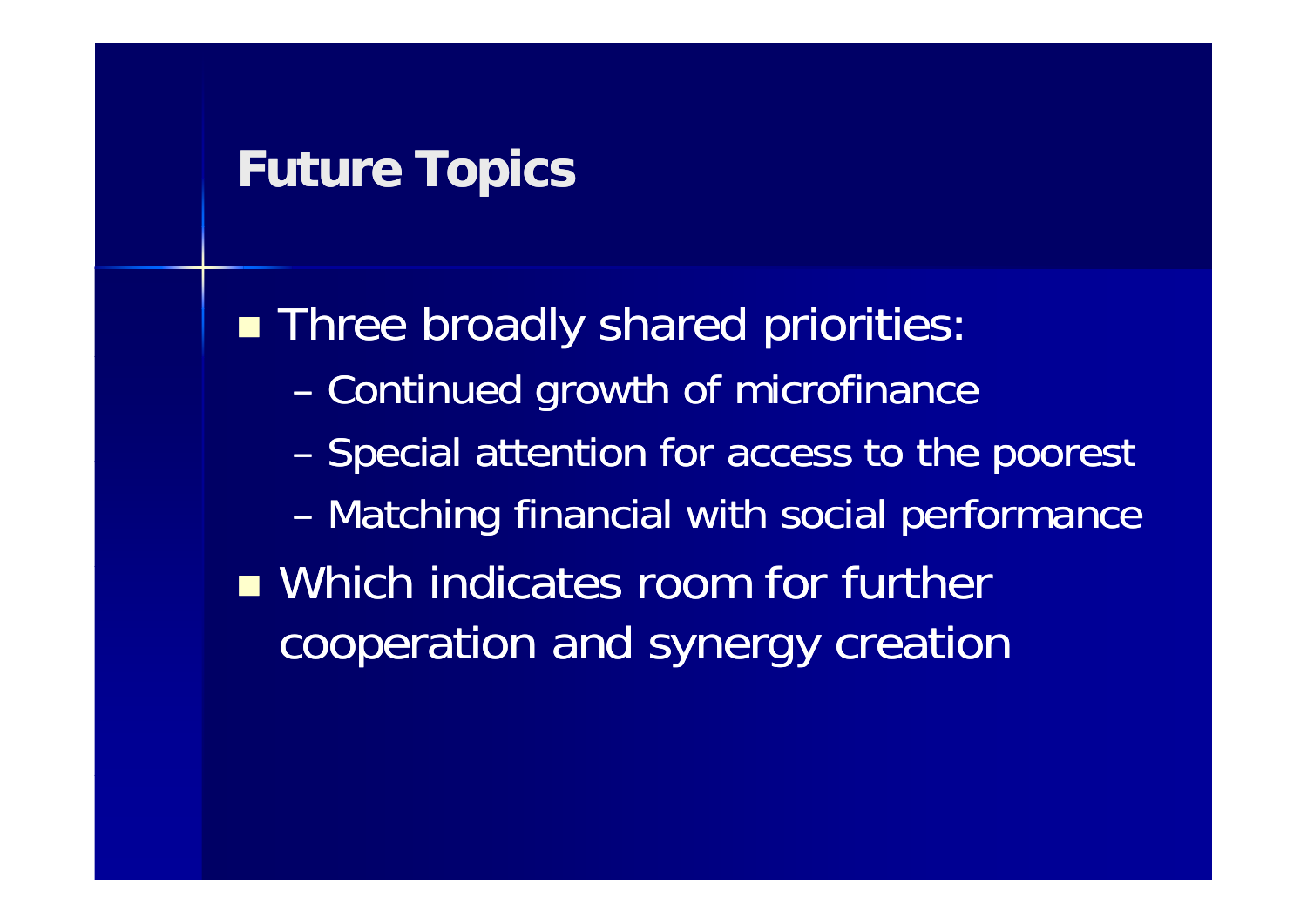## **European Cooperation Rationale**

**Not a given as cooperation usually** – Follows national agendas – Categorical agendas – Or global agendas ■ Yet, two distinct European features: –Affinity with self-organization formats – Appreciation of stakeholder value as opposed to mere shareholder value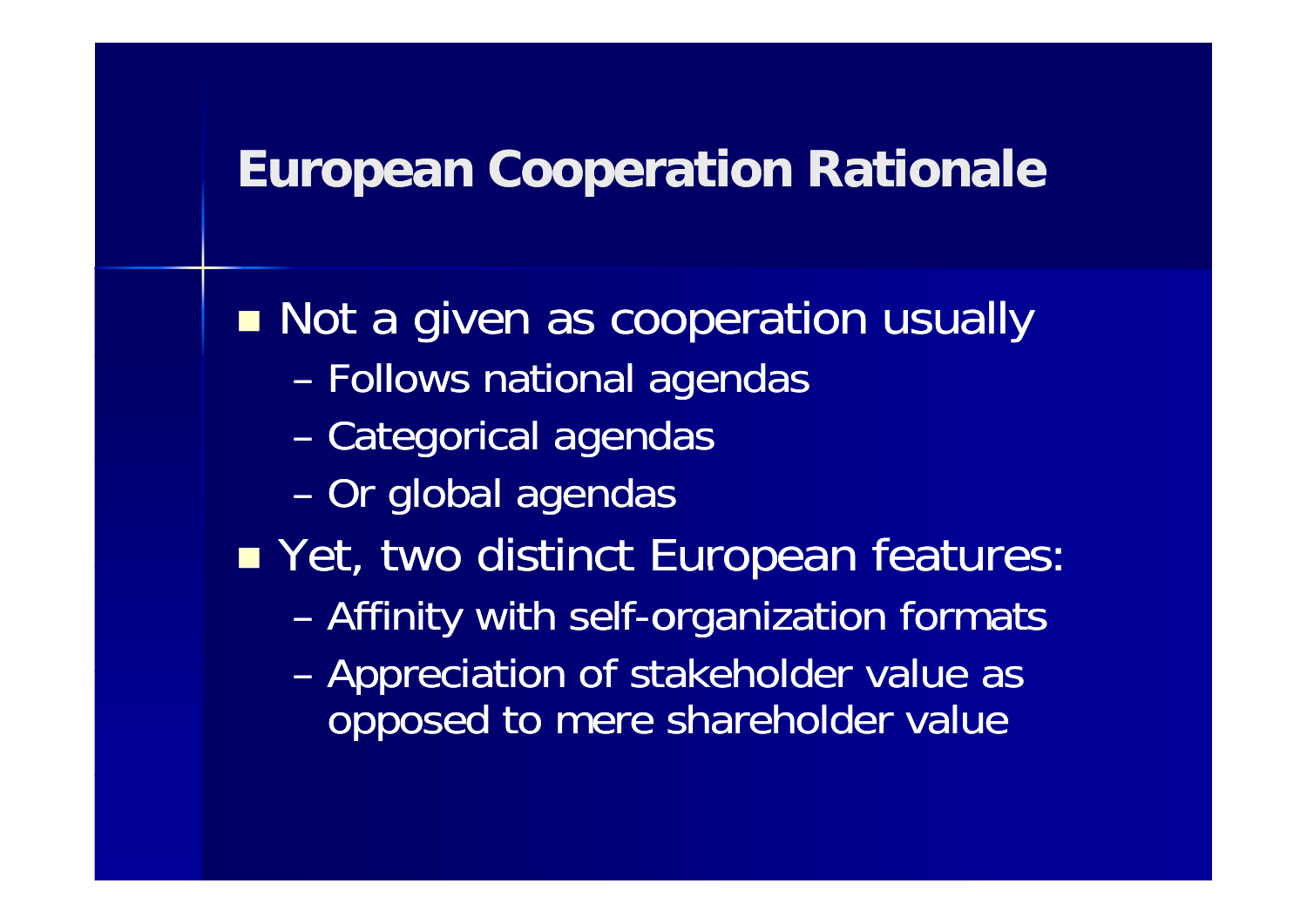

**European Actors Working in Microfinance**

**Part 2Capacity Building Directory Main Findings**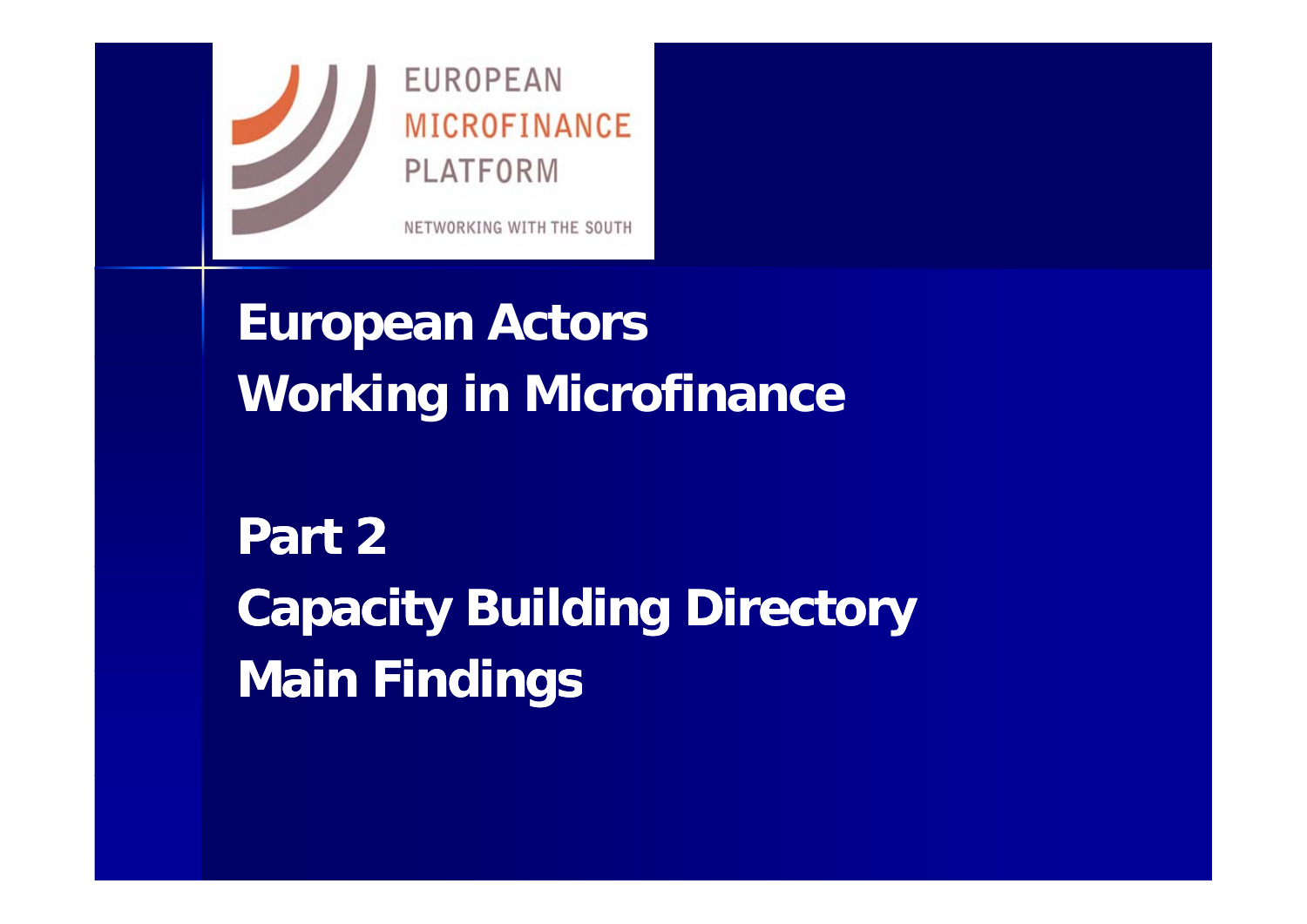# **Overall Impression**

**Broad range of service provision** T But the offer is rarely specified, detailed or packaged **Partly due to tailor-made approach** ■ But also due to characteristics of a sellers market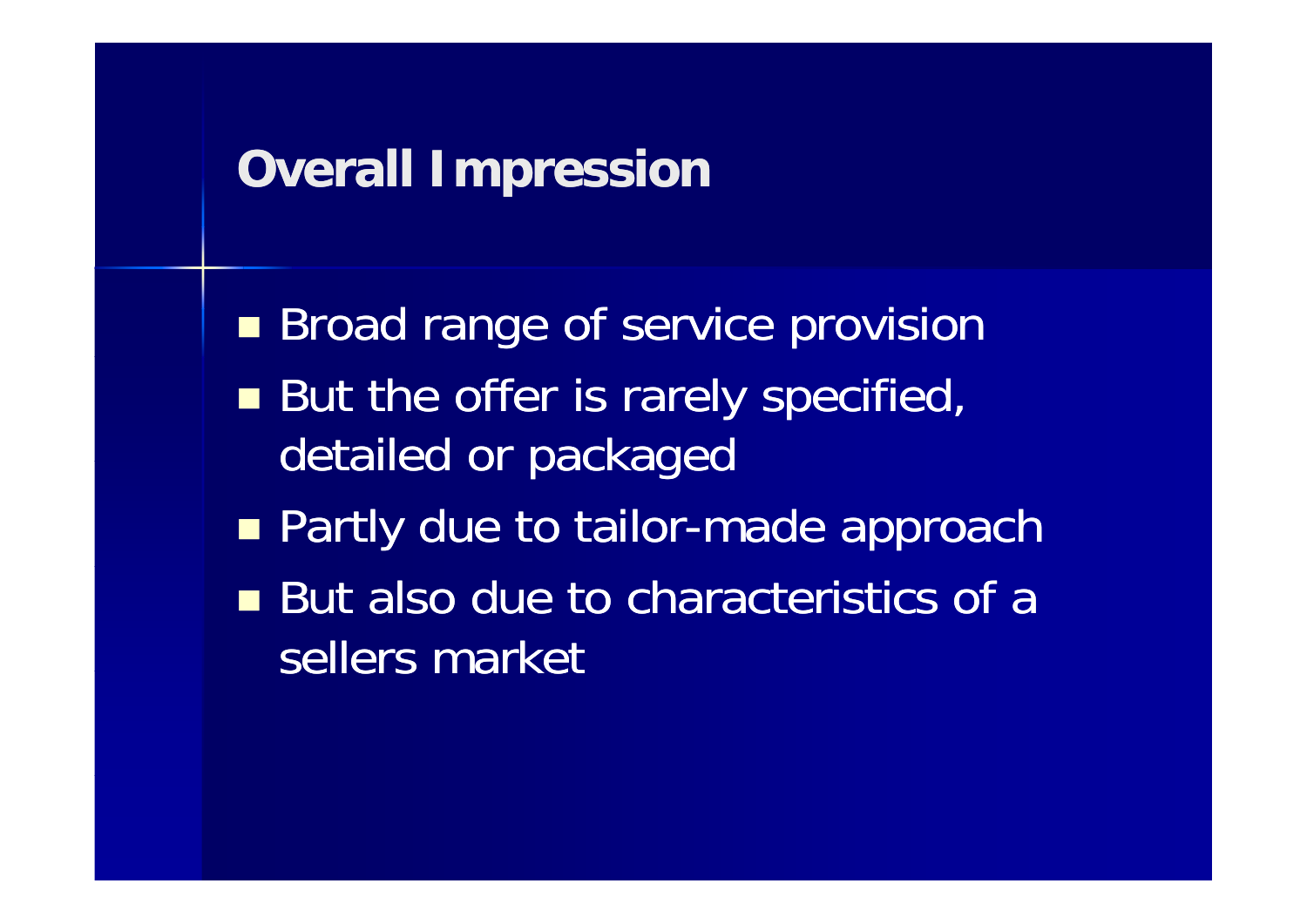## **Future Prospects**

**In cases of emerging competition** more market-based offerings – Already in credit rating and training – Possibly coming in social performance **Not, strong reliance on in-house or ance in** tied service provision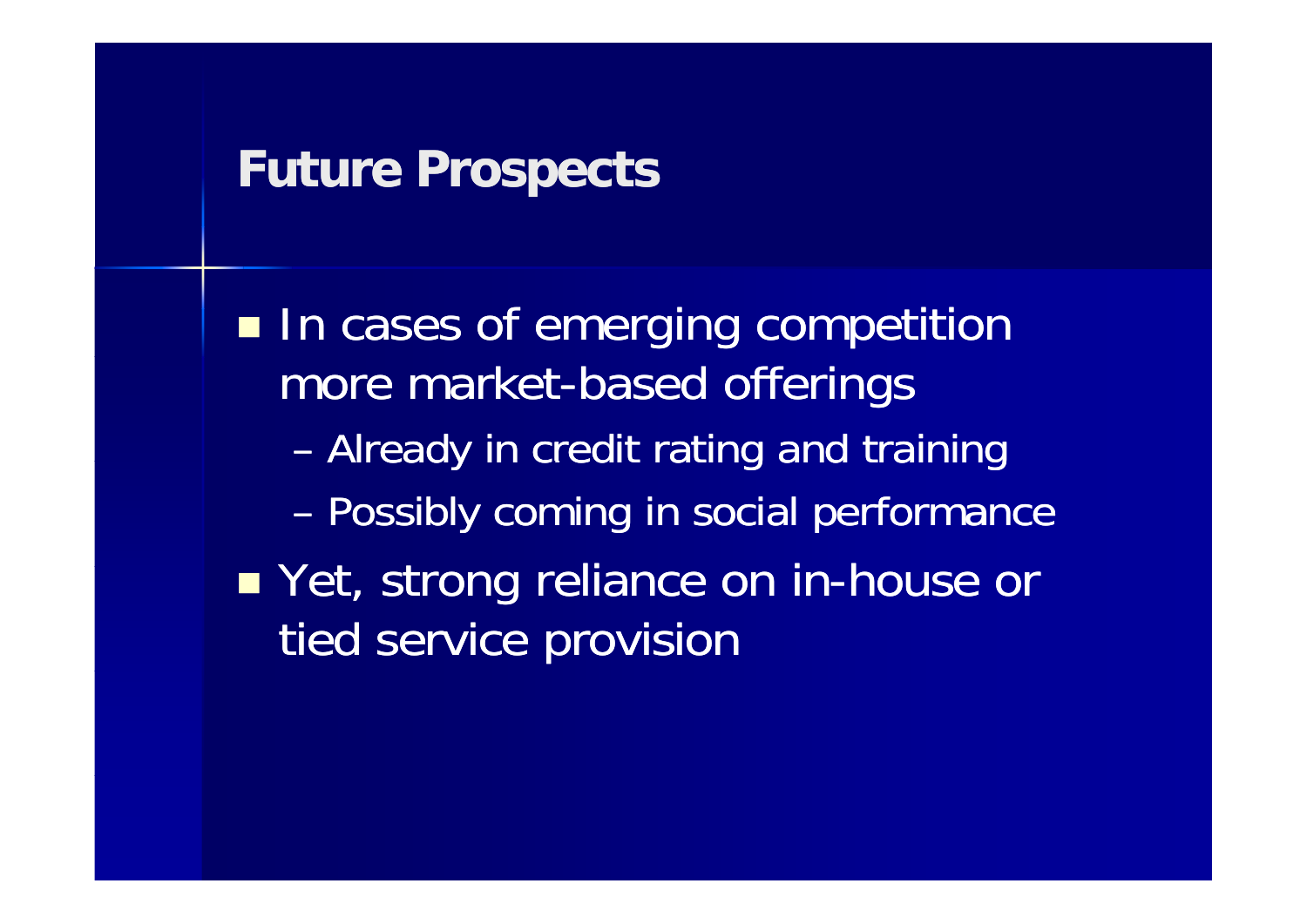## **Challenges Ahead**

**Open-market offerings** T **Mainstreams-related specialization Demand-driven product design Stronger involvement of local expertise And building local support industries Dealing with the paradox: strengthening** non-profits that may turn commercial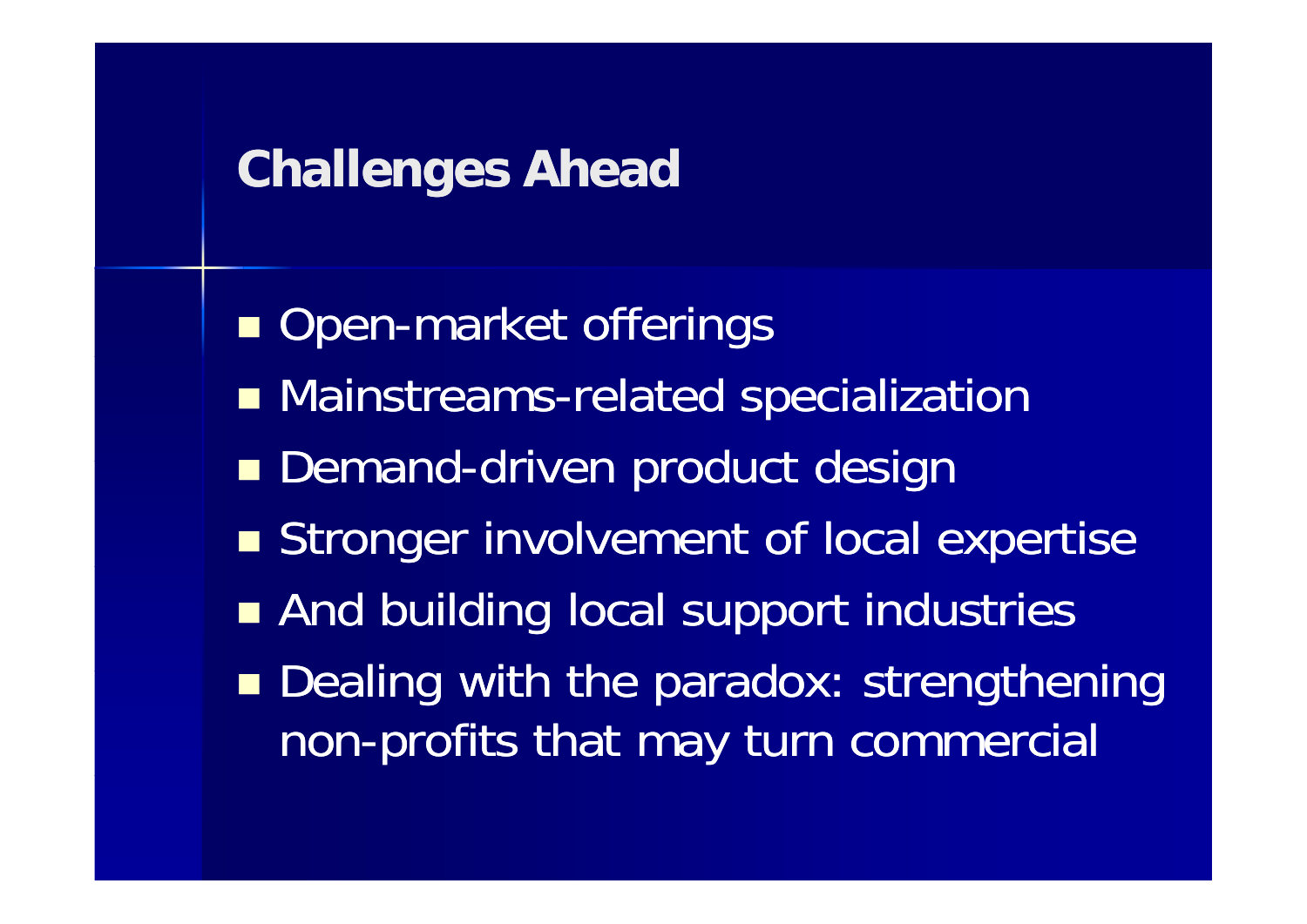

**European Actors Working in Microfinance**

**Part 3Research Directory Main Findings**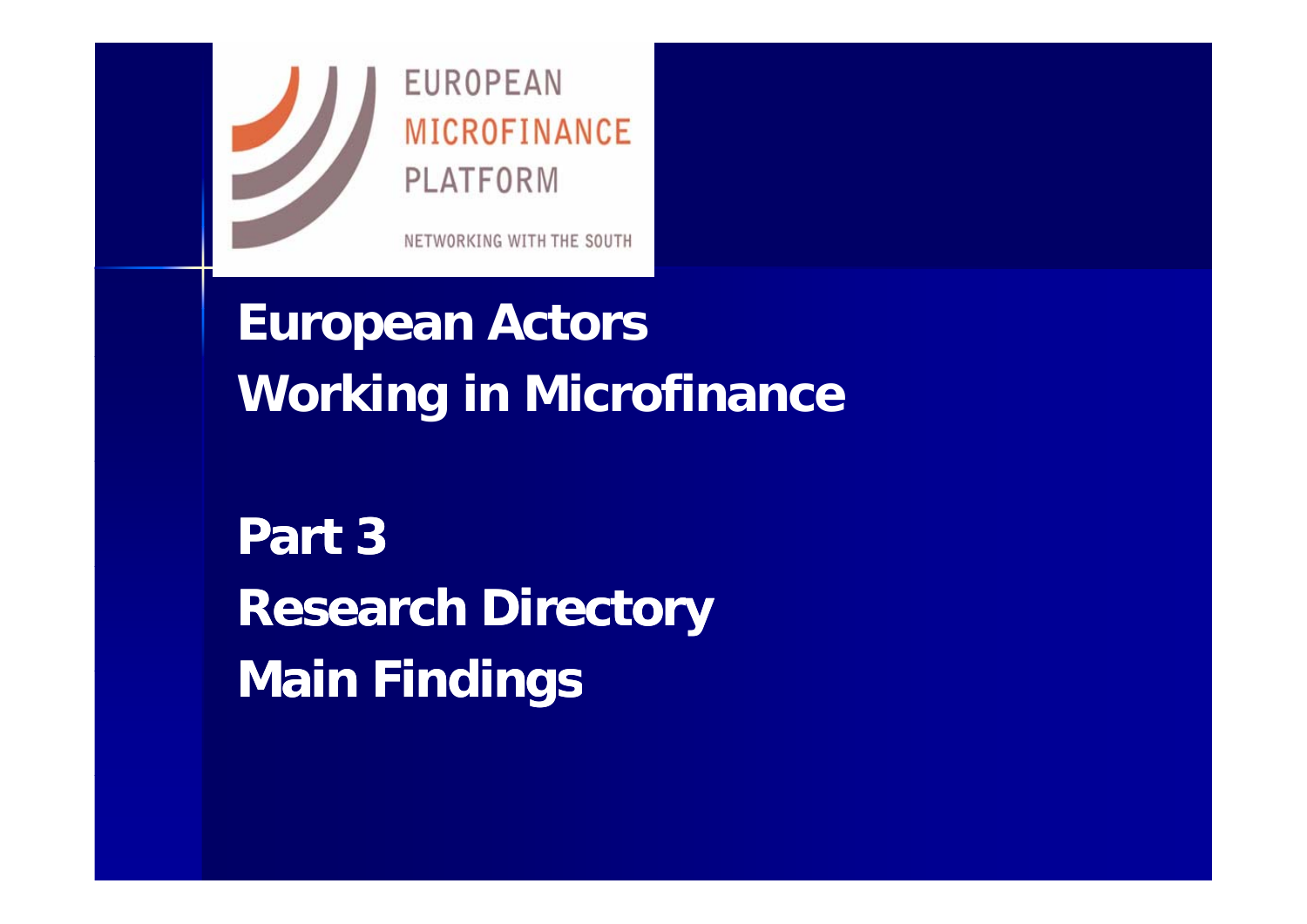# **Overall Impression**

**High level of fragmentation and low** levels of consolidation in research

- **Many institutions work on the same** topic but often in isolation
- $\blacksquare$  Most research conducted in context of supply side policy development
- Relatively little on typical demand side issues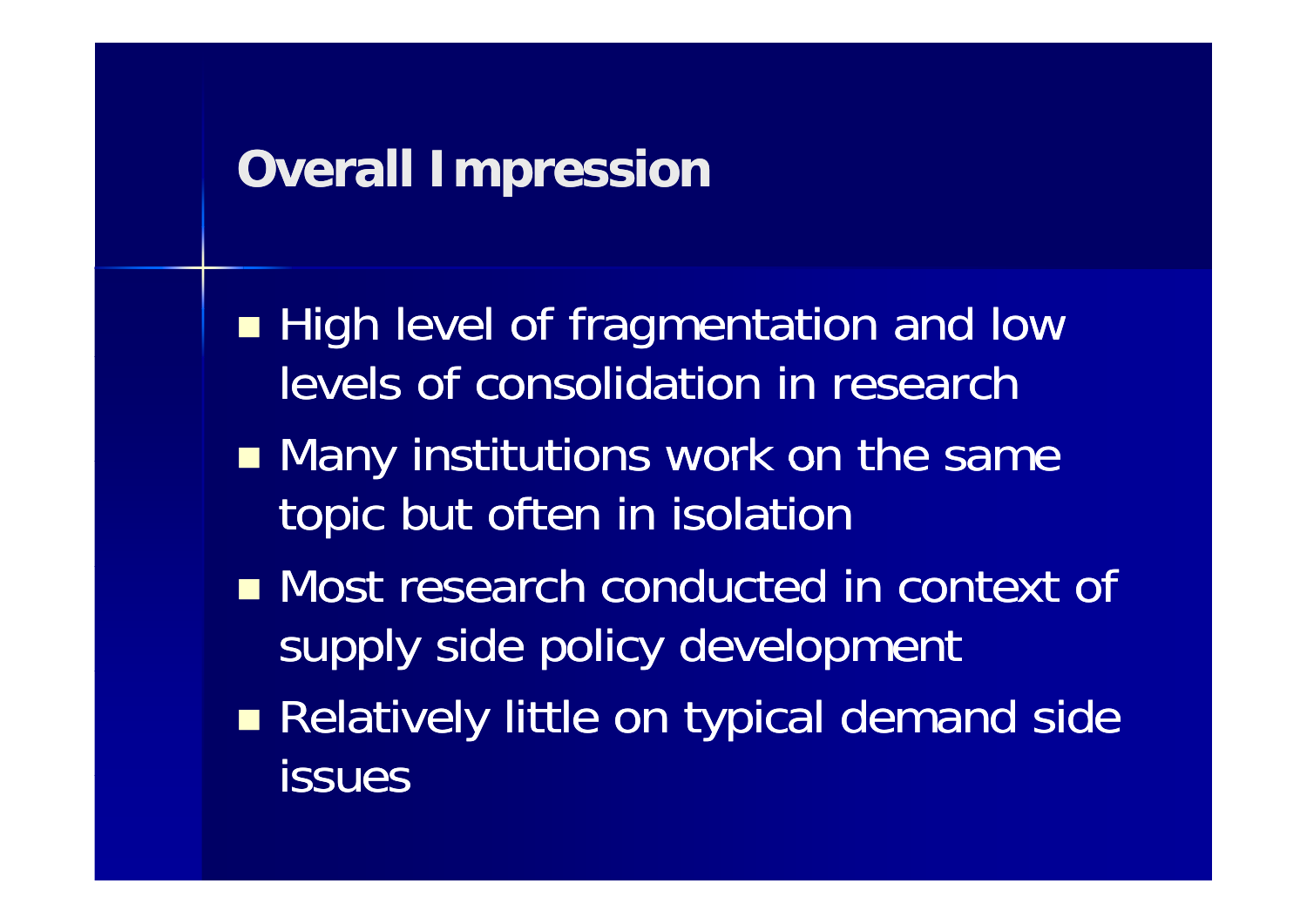## **European Research Trends**

**Francophone: focus on community** finance and social performance ■ Central European: focus on the art of banking (commercial & cooperative) ■ Scandinavian-Dutch: a bit of everything **Italian: focus on civil society**